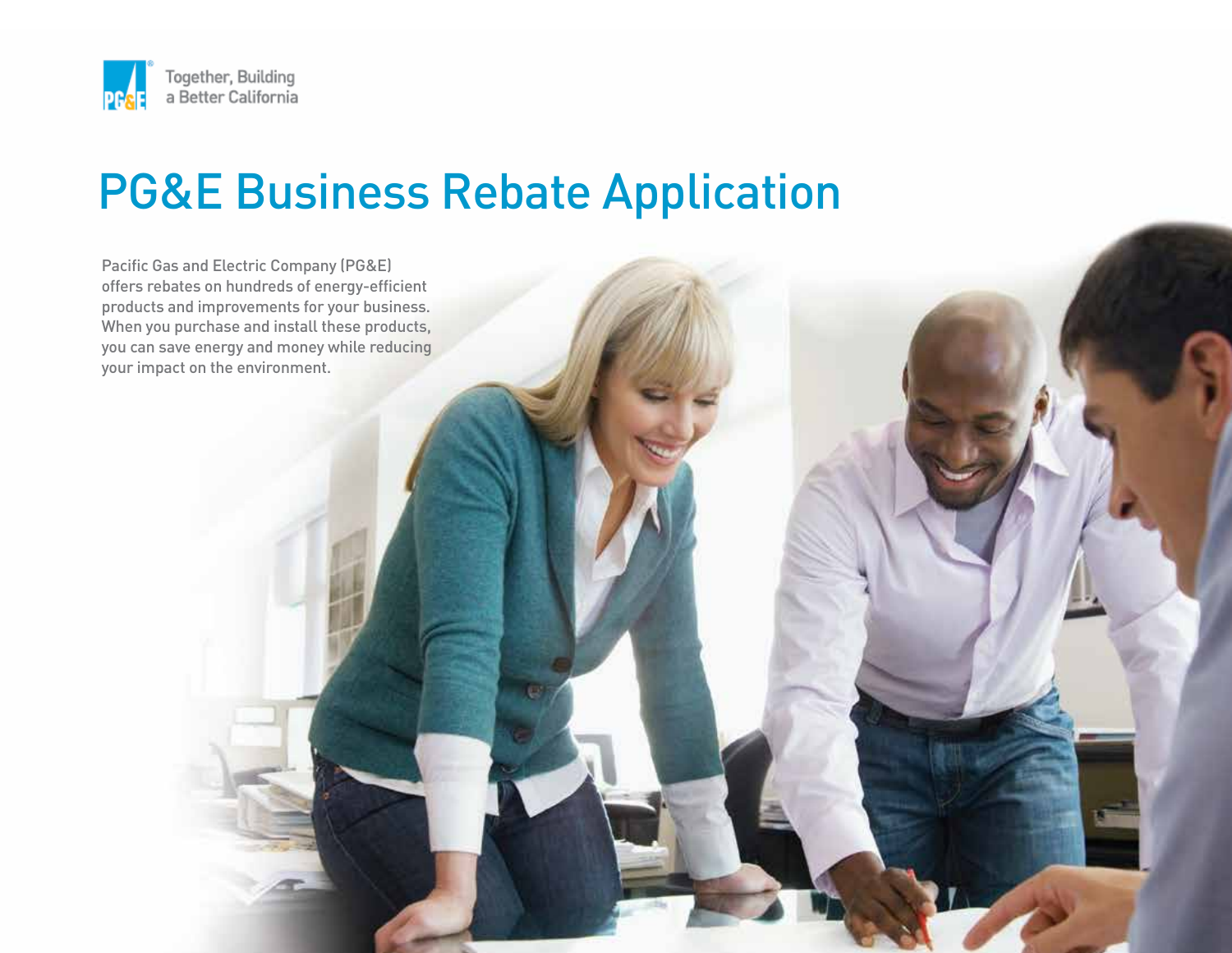## **How to apply**

Check that each item below is complete:

### **You will need:**

- •Business Rebate Catalog(s)
- PG&E Bill
- Proof(s) of Purchase REQUIRED: Screenshot of product at the time of selection from the associated qualified products list.
- Additional **Documentation** (if required)

## **Need help?**

Call the Business Customer Service Center at **18004684743**  or visit **[pge.com/](https://www.pge.com/en_US/business/save-energy-money/business-solutions-and-rebates/product-rebates/product-rebates.page)  [businessrebates](https://www.pge.com/en_US/business/save-energy-money/business-solutions-and-rebates/product-rebates/product-rebates.page)**.

- **Read** the Terms and Conditions on page 6 to determine if you are eligible for a rebate.
- **Verify** the product(s) you are going to install meets the eligibility requirements listed in the business rebate catalog(s). Product(s) is/are eligible for the rebate in effect at the time your application is received. To download a catalog, visit **[pge.com/businessrebates](https://www.pge.com/en_US/business/save-energy-money/business-solutions-and-rebates/product-rebates/product-rebates.page)** or contact PG&E's Business Customer Service Center at **1-800-468-4743**. All products require proof(s) of purchase. Some products require submission of additional documentation.
- **Postmark or submit** your application online within one year of the purchase or installation date, whichever is later. Term duration and product eligibility may be subject to change. Ensure product(s) is/are installed and operational before submitting your application.
- **Complete** the application. You will need to refer to your PG&E bill and proof(s) of purchase. Incomplete applications cannot be processed.
- **Include** proof(s) of purchase and additional documentation, if required. Refer to Proof of Purchase Requirement section to the right.
- **Sign** the application.

Note: HVAC replacements (measures SA16–SA19) require a signature by a licensed contractor in Step 7A of this application.

**Make copies** of all documentation for your records.

**Mail** your completed application, proof(s) of purchase and additional documentation, if required, as soon as possible, since rebates are limited and awarded on a first-come, first-served basis. The postmark date deadline for measures experiencing changes at the end of the year is **November 30, 2017**. We will provide notice prior to making changes.

## **Mail to:**

PG&E Business Rebates Application Management Center P.O. Box 7265 San Francisco, CA 94120-7265

A rebate check is generally mailed six to eight weeks after PG&E receives a completed application with all required documentation. Sign up for a PG&E online account at **[pge.com/mybiz](https://m.pge.com/?WT.mc_id=Vanity_mybiz#dashboard/business)** to check the status of your rebate online.

## **Required:**

#### **Proof of Purchase (invoice or receipt)**

Retail product receipt or invoices must be legible and include the following information:

- Retailer or contractor name. address and phone number
- **Itemized** listing of each product including: the product description, quantity, manufacturer, model number or other identifying information (e.g. SKU #), which must match the requested product information listed on your application
- Purchase price per product
- Date paid with terms such as "Paid in Full," "Charge" or "Net 30"
- Date product installed if installed by a contractor

## **Required:**

#### **Purchase Order (P.O.), if P.O. was issued:**

- If a P.O. was issued prior to invoice date, please attach and indicate P.O. date.
- P.O. date must be AFTER the measure effective date (the measure launch date).

#### **Acceptable Documentation:**

- Invoice or Receipt
- Invoice/Receipt AND P.O.

#### **Unacceptable Documentation:**

• **Note:** P.O. alone is NOT an acceptable "proof of purchase."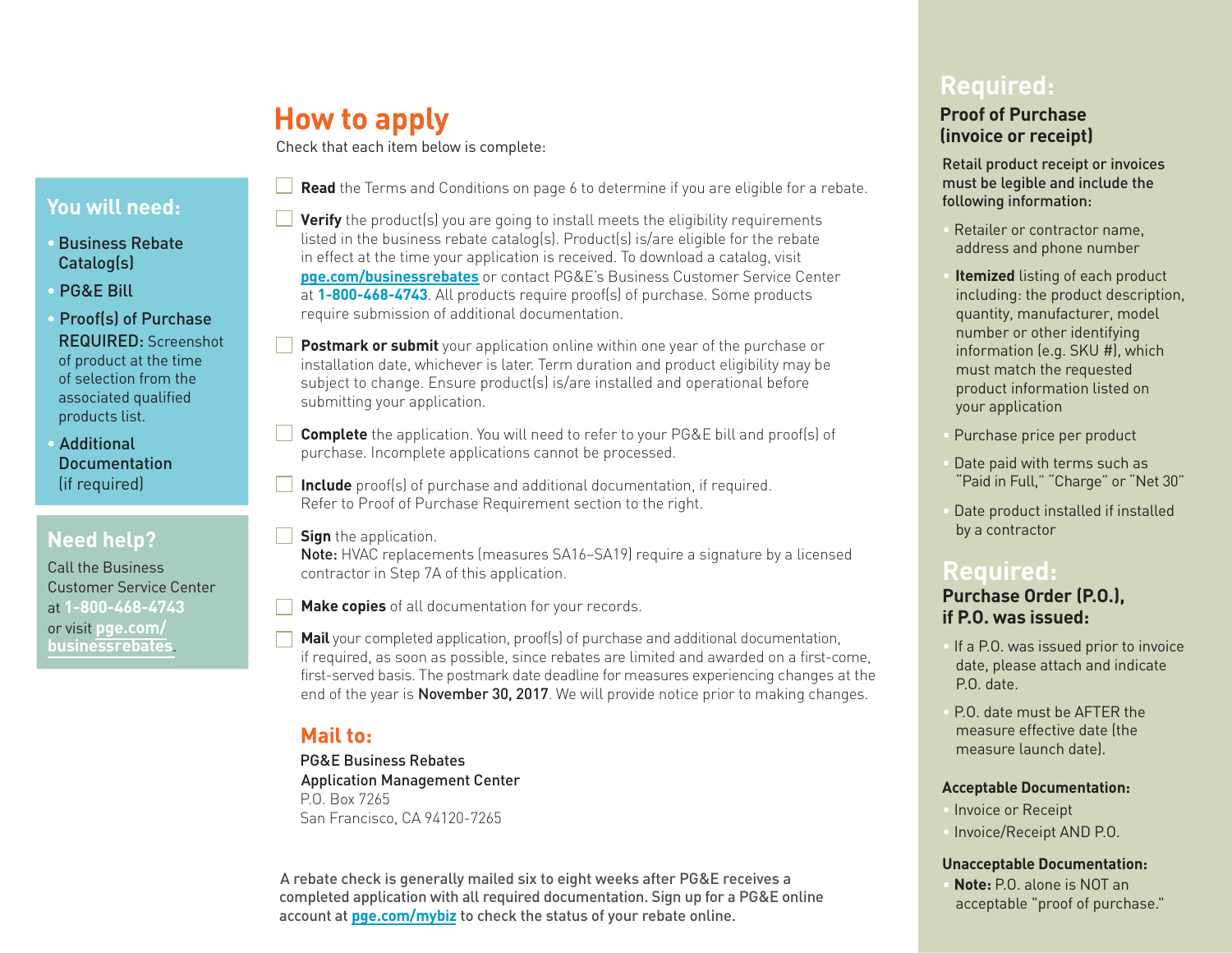## **More ways for your business to save money**

Looking for more information on PG&E rebates and incentives for your business? Visit **[pge.com/businessrebates](https://www.pge.com/en_US/business/save-energy-money/business-solutions-and-rebates/product-rebates/product-rebates.page)** to access the latest rebate information, catalogs, applications and guidance for your next energy-efficiency upgrade. In addition to rebates, you can find a wide range of tools and resources that can help your business save energy and money, while helping the environment.

- Sign up for PG&E's automated benchmarking service at **[pge.com/benchmarking](https://www.pge.com/en_US/business/save-energy-money/analyze-your-usage/energy-performance-benchmarking/energy-performance-benchmarking.page?WT.mc_id=Vanity_benchmarking)**. Use ENERGY STAR® Portfolio Manager to track and compare your facility's energy performance over time.
- Use PG&E's Business Energy Checkup tool at **[pge.com/businessenergycheckup](https://m.pge.com/?WT.mc_id=Vanity_businessenergycheckup#login)** to identify energy- and money-saving options for your facility, and get started on developing a comprehensive energy management plan.
- Log in to PG&E's online account at **[pge.com/mybiz](https://m.pge.com/?WT.mc_id=Vanity_mybiz#dashboard/business)** to view your energy use, compare rate options and access energy and money-saving tools.
- See lighting in a new light at **[pge.com/bizlighting](https://www.pge.com/en_US/business/save-energy-money/business-solutions-and-rebates/lighting/lighting.page?WT.mc_id=Vanity_bizlighting)**. Upgrading your lighting system is one of the best energy-efficiency measures you can undertake.
- Find out how quality maintenance of your HVAC equipment can help you avoid expensive emergency repairs and accelerated unit replacement costs at **[pge.com/rethinkHVAC](https://www.pge.com/en_US/business/save-energy-money/facility-improvements/hvac-optimization/hvac-optimization.page?WT.mc_id=Vanity_rethinkHVAC)**.
- PG&E offers financing with 0 percent interest to help you replace inefficient and worn-out equipment. Energy Efficiency Financing (EEF) loans range from \$5,000 to \$100,000. For more information, eligibility requirements and steps to apply, visit **[pge.com/eef](https://www.pge.com/en_US/business/save-energy-money/financing/energy-efficiency-financing/energy-efficiency-financing.page?WT.mc_id=Vanity_eef)**.
- Ready to get started with your next project and need the help of a contractor? Find local vendors who participate in PG&E's energyefficiency rebates for your business program at **[pge.com/tradeprodirectory](https://www.pge.com/en_US/business/save-energy-money/contractors-and-programs/find-trade-professional/find-trade-professional.page?WT.mc_id=Vanity_tradeprodirectory)**.
- To learn about how PG&E can help your business find innovative energy solutions, manage energy consumption and reduce costs, contact PG&E's Business Customer Service Center at **1-800-468-4743**

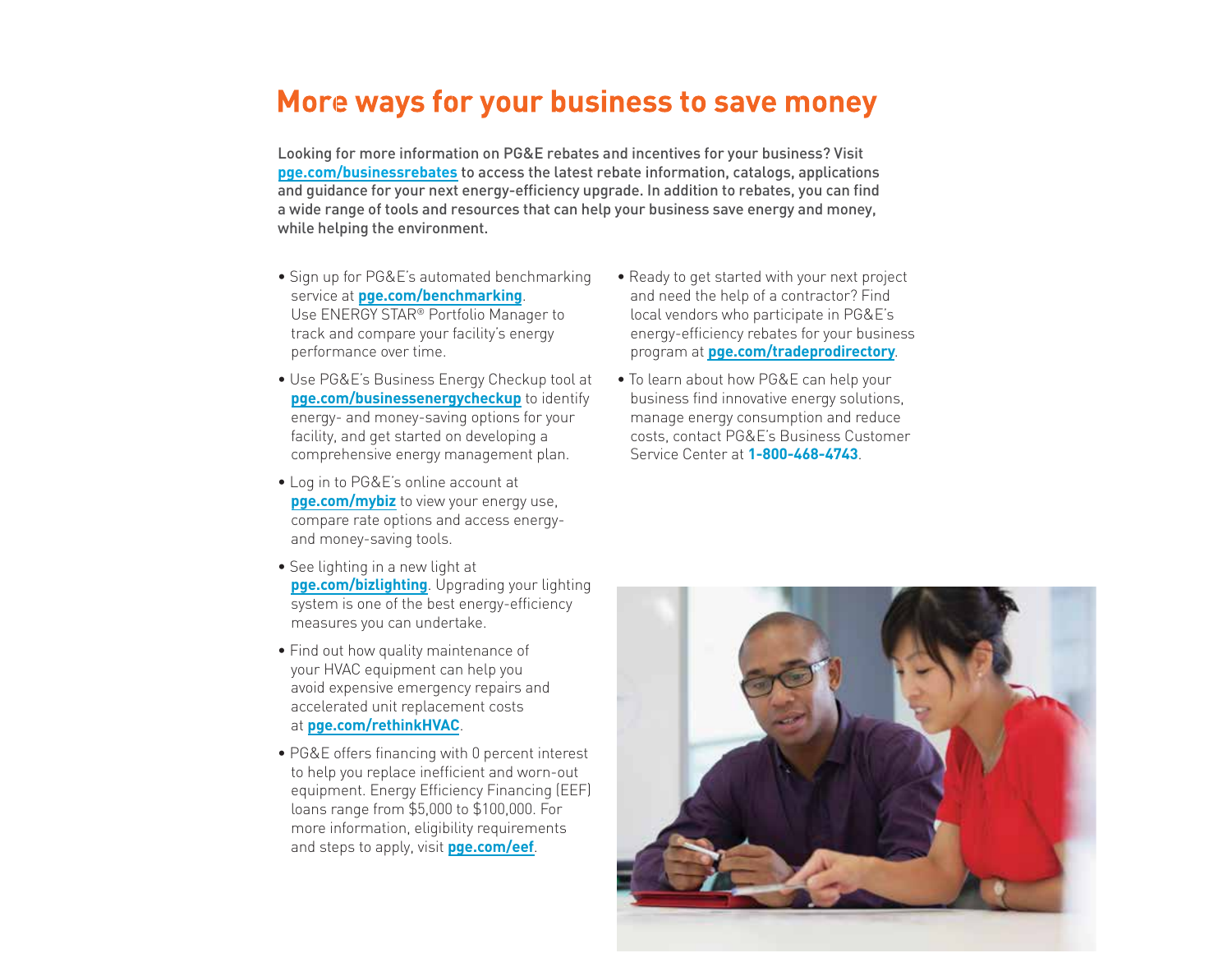

## **PG&E Business Rebate Application**

**Please complete all steps. Incomplete applications cannot be processed.** If you are applying for rebates for more than one Service ID#, please list in Step 4.

| <b>STEP 1</b> Account and Customer Contact Information                                                                                                                                                                                                                                                                                                        |  |  |  |  |  |  |  |
|---------------------------------------------------------------------------------------------------------------------------------------------------------------------------------------------------------------------------------------------------------------------------------------------------------------------------------------------------------------|--|--|--|--|--|--|--|
| PG&E will use the information you provide below to contact you, if necessary, about your application.<br>Please refer to your PG&E bill for Service ID#s.                                                                                                                                                                                                     |  |  |  |  |  |  |  |
|                                                                                                                                                                                                                                                                                                                                                               |  |  |  |  |  |  |  |
| Service ID# from Gas Account Detail<br>Service ID# from Electric Account Detail                                                                                                                                                                                                                                                                               |  |  |  |  |  |  |  |
| Account Holder/Company Name (as it appears on PG&E bill)                                                                                                                                                                                                                                                                                                      |  |  |  |  |  |  |  |
| Contact Name (if different from Account Holder)                                                                                                                                                                                                                                                                                                               |  |  |  |  |  |  |  |
| Suite<br><b>Product Installation Address</b>                                                                                                                                                                                                                                                                                                                  |  |  |  |  |  |  |  |
| Zip Code<br>City<br>State                                                                                                                                                                                                                                                                                                                                     |  |  |  |  |  |  |  |
| Mailing Address (if different than Product Installation Address)<br>Suite                                                                                                                                                                                                                                                                                     |  |  |  |  |  |  |  |
| State<br>Zip Code<br>City                                                                                                                                                                                                                                                                                                                                     |  |  |  |  |  |  |  |
| Phone Number<br><b>Email Address</b><br>Yes, I would like to be notified about other PG&E programs by email.                                                                                                                                                                                                                                                  |  |  |  |  |  |  |  |
| <b>Estimated Year Built</b>                                                                                                                                                                                                                                                                                                                                   |  |  |  |  |  |  |  |
| <b>Business Payee Tax Information</b><br><b>STEP3</b>                                                                                                                                                                                                                                                                                                         |  |  |  |  |  |  |  |
| Required information for all applications                                                                                                                                                                                                                                                                                                                     |  |  |  |  |  |  |  |
| <b>Tax Status:</b> To be completed by the person or entity receiving payment ("Payee")<br>Individual/Sole Proprietor<br>Corporation<br>Partnership<br>Exempt (tax exempt, nonprofit)                                                                                                                                                                          |  |  |  |  |  |  |  |
| Tax ID Number: In the appropriate spaces below, please provide EITHER your EIN/Federal Tax ID or<br>Social Security Number for the person or entity receiving payment ("Payee").                                                                                                                                                                              |  |  |  |  |  |  |  |
| 0R                                                                                                                                                                                                                                                                                                                                                            |  |  |  |  |  |  |  |
| EIN or Federal Tax ID<br><b>Social Security Number</b>                                                                                                                                                                                                                                                                                                        |  |  |  |  |  |  |  |
| <b>Tax Liability:</b> Please consult your tax advisor concerning the taxability of rebates. PG&E is not responsible for<br>any taxes that may be imposed on your business as a result of receipt of this rebate. Rebates, if greater than<br>\$600, are taxable within one calendar year for business customers, and will be reported as income to you on IRS |  |  |  |  |  |  |  |

Form 1099, unless you have checked "Corporation" or "Exempt" tax status above.

| SKIP THIS SECTION IF REBATE CHECK WILL BE MADE PAYABLE TO ACCOUNT HOLDER.<br>Complete this section only if payment is going to someone other than the PG&E Account Holder in Step 1.<br>I am authorizing this payment of my rebate to the third party ("Payee") named below, and I understand that<br>I will not be receiving the rebate check from PG&E. If "Payee" is a business, I understand that requested tax<br>information must be provided. I also understand that my release of the payment to the third party does not<br>exempt me from the rebate requirements outlined in this application. PLEASE USE BLUE INK. |      |                     |          |  |  |  |  |  |  |
|--------------------------------------------------------------------------------------------------------------------------------------------------------------------------------------------------------------------------------------------------------------------------------------------------------------------------------------------------------------------------------------------------------------------------------------------------------------------------------------------------------------------------------------------------------------------------------------------------------------------------------|------|---------------------|----------|--|--|--|--|--|--|
| <b>AUTHORIZED BY:</b>                                                                                                                                                                                                                                                                                                                                                                                                                                                                                                                                                                                                          |      |                     |          |  |  |  |  |  |  |
| PG&E Account Holder (print)                                                                                                                                                                                                                                                                                                                                                                                                                                                                                                                                                                                                    |      |                     |          |  |  |  |  |  |  |
| Signature                                                                                                                                                                                                                                                                                                                                                                                                                                                                                                                                                                                                                      |      | Date                |          |  |  |  |  |  |  |
| <b>CHECK SHOULD BE MADE PAYABLE TO:</b>                                                                                                                                                                                                                                                                                                                                                                                                                                                                                                                                                                                        |      |                     |          |  |  |  |  |  |  |
| Payee: Individual/Business Name                                                                                                                                                                                                                                                                                                                                                                                                                                                                                                                                                                                                |      | <b>Phone Number</b> |          |  |  |  |  |  |  |
| Payee Mailing Address                                                                                                                                                                                                                                                                                                                                                                                                                                                                                                                                                                                                          | City | State               | Zip Code |  |  |  |  |  |  |
| Please complete steps 4, 5 and 6 on the other side prior to signing.                                                                                                                                                                                                                                                                                                                                                                                                                                                                                                                                                           |      |                     |          |  |  |  |  |  |  |

**STEP 2 Payment Release Authorization (if applicable)** 

#### **STEP 7 Customer Signature**

I have read, understood and agree to the Terms and Conditions. I certify that the information I have provided is true and correct, and the product(s) for rebate is installed and operational and meets the requirements in this application and the business rebate catalog(s). PLEASE USE BLUE INK.

#### **SIGN HERE**

Customer Signature Name (print) Date

### **STEP 7A Contractor Signature** *(Required only for applications including measures SA16-SA19)*

**measures SA16–SA19)** 

By signing below, I certify I am a licensed contractor and have followed applicable permitting requirements for this HVAC installation or replacement.

| <b>SIGN HERE</b>            |              |      |
|-----------------------------|--------------|------|
| <b>Contractor Signature</b> | Name (print) |      |
|                             |              |      |
| Permit Number               | Agency       | Date |

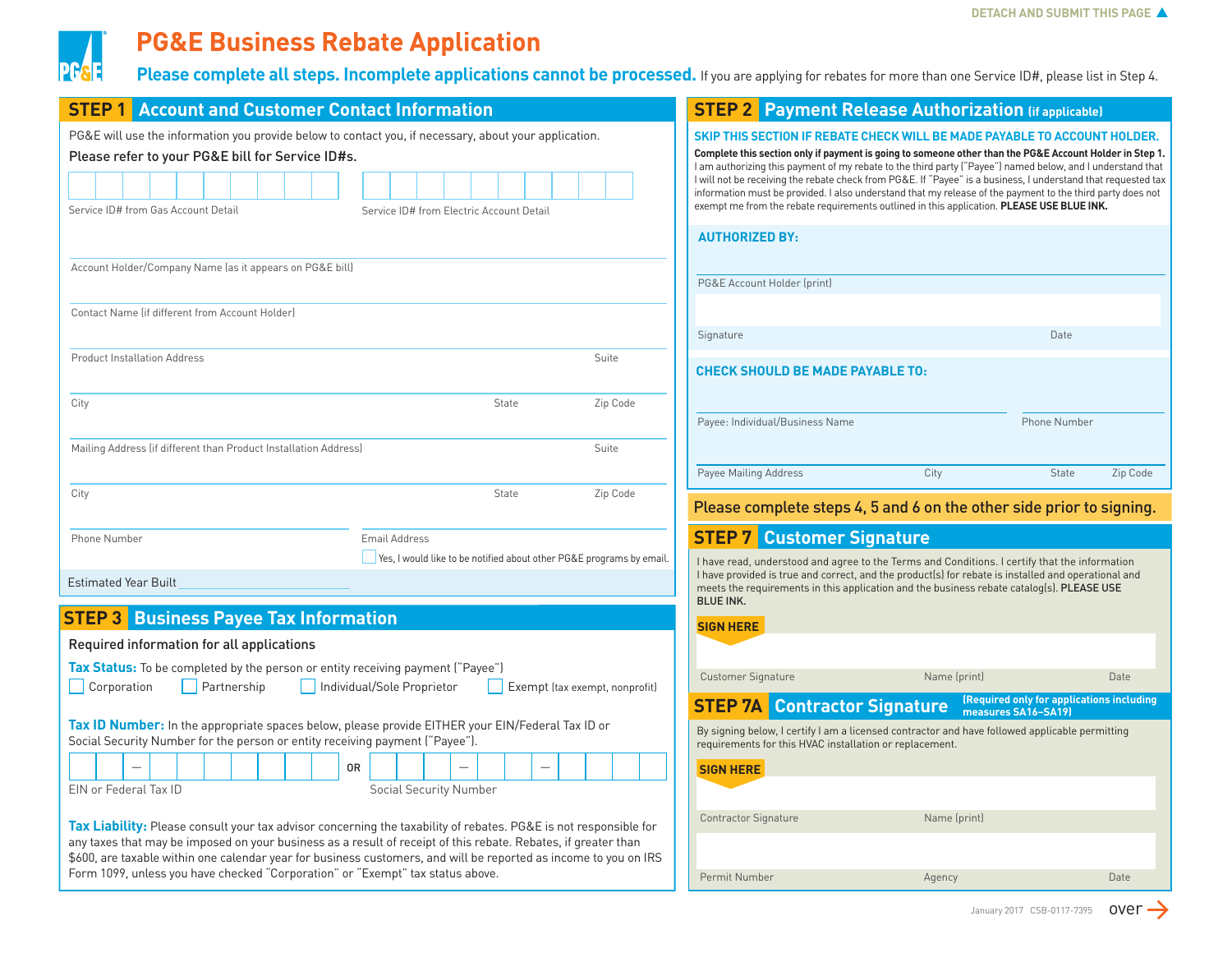#### **STEP 4 Rebate Product Information**

#### **Please refer to the following:**

- Check your PG&E bill for your Service ID#(s). If you are applying for rebates for more than one Service ID#, either gas or electric, you must provide the Service ID# where the specific product is installed.
- Check business rebate catalogs at **[pge.com/businessrebates](https://www.pge.com/en_US/business/save-energy-money/business-solutions-and-rebates/product-rebates/product-rebates.page?WT.mc_id=Vanity_businessrebates)** for product eligibility requirements, rebate code (for the product you are installing) and rebate per unit. • For new construction projects refer to: **[pge.com/newconstruction](https://www.pge.com/en_US/business/services/building-and-renovation/overview/overview.page?WT.mc_id=Vanity_newconstruction)**.

• Check your invoice/receipt for manufacturer and model number.

\* Note: New Construction catalog only covers lighting measures at this time.

| <b>Service ID# Gas/Electric</b><br>$(10 \text{ digits})$                                                                                                         |                                |                |                 |                |                 | <b>Rebate</b><br><b>Code</b> |   |   |        | <b>Manufacturer</b> | <b>Model Number</b> | <b>Technology in Watts (W)</b><br>or Therms (Th) |   | <b>Date</b><br><b>Installed</b> | <b>Unit of</b><br><b>Measure</b> | Number of<br>Units (A)   | Rebate<br>per Unit (B) | <b>Rebate</b><br>Total (A X B) | <b>Check if New</b><br><b>Construction*</b> |              |            |            |  |
|------------------------------------------------------------------------------------------------------------------------------------------------------------------|--------------------------------|----------------|-----------------|----------------|-----------------|------------------------------|---|---|--------|---------------------|---------------------|--------------------------------------------------|---|---------------------------------|----------------------------------|--------------------------|------------------------|--------------------------------|---------------------------------------------|--------------|------------|------------|--|
|                                                                                                                                                                  | $\overline{2}$<br>$\mathbf{3}$ | $\overline{4}$ | $5\phantom{.0}$ | $\overline{6}$ | $7\overline{ }$ | 8                            | 9 | 0 | F      |                     | $\mathbf 0$         | 8                                                |   | <b>Food Service US</b>          | $CP-424$                         | <b>Efficient Steamer</b> | $0.14$ Th              | 1/15/2016                      | Compt                                       | $\mathbf{1}$ | \$1,250.00 | \$1,250.00 |  |
| 9                                                                                                                                                                | 7<br>8                         | 6              | 5               | 4              | 3               | $\mathbf{2}$                 |   | 0 | L      | $\top$              | $\overline{0}$      | 5                                                | 6 | <b>LED Company</b>              | LED123ABC                        | <b>LED Fixture</b>       | N/A                    | 10/24/2016 Kilolumen           |                                             | 34.100       | \$5.00     | \$170.50   |  |
|                                                                                                                                                                  |                                |                |                 |                |                 |                              |   |   |        |                     |                     |                                                  |   |                                 |                                  |                          |                        |                                |                                             |              |            | \$0.00     |  |
|                                                                                                                                                                  |                                |                |                 |                |                 |                              |   |   |        |                     |                     |                                                  |   |                                 |                                  |                          |                        |                                |                                             |              |            | \$0.00     |  |
|                                                                                                                                                                  |                                |                |                 |                |                 |                              |   |   |        |                     |                     |                                                  |   |                                 |                                  |                          |                        |                                |                                             |              |            | \$0.00     |  |
|                                                                                                                                                                  |                                |                |                 |                |                 |                              |   |   |        |                     |                     |                                                  |   |                                 |                                  |                          |                        |                                |                                             |              |            | \$0.00     |  |
|                                                                                                                                                                  |                                |                |                 |                |                 |                              |   |   |        |                     |                     |                                                  |   |                                 |                                  |                          |                        |                                |                                             |              |            | \$0.00     |  |
|                                                                                                                                                                  |                                |                |                 |                |                 |                              |   |   |        |                     |                     |                                                  |   |                                 |                                  |                          |                        |                                |                                             |              |            | \$0.00     |  |
|                                                                                                                                                                  |                                |                |                 |                |                 |                              |   |   |        |                     |                     |                                                  |   |                                 |                                  |                          |                        |                                |                                             |              |            | \$0.00     |  |
|                                                                                                                                                                  |                                |                |                 |                |                 |                              |   |   |        |                     |                     |                                                  |   |                                 |                                  |                          |                        |                                |                                             |              |            | \$0.00     |  |
|                                                                                                                                                                  |                                |                |                 |                |                 |                              |   |   |        |                     |                     |                                                  |   |                                 |                                  |                          |                        |                                |                                             |              |            | \$0.00     |  |
|                                                                                                                                                                  |                                |                |                 |                |                 |                              |   |   |        |                     |                     |                                                  |   |                                 |                                  |                          |                        |                                |                                             |              |            | \$0.00     |  |
| Please note: If you need more space for additional items, either attach a separate sheet or download the form at pge.com/businessrebates.<br><b>Total Rebate</b> |                                |                |                 |                |                 |                              |   |   | \$0.00 |                     |                     |                                                  |   |                                 |                                  |                          |                        |                                |                                             |              |            |            |  |

#### **STEP 5 Business Property Type**

## Select one (1) property type that best represents your business:

| Assembly/Meeting Hall               | Health/Medical: Nursing Home    | <b>Restaurant: Sit Down</b>     |
|-------------------------------------|---------------------------------|---------------------------------|
| <b>Education: Community College</b> | Lodging: Hotel                  | Retail: Multistory, Large       |
| <b>Education: Primary School</b>    | Lodging: Motel                  | Retail: Single Story, Large     |
| Education: Relocatable Classroom    | Manufacturing: Bio/Tech         | Retail: Small                   |
| <b>Education: Secondary School</b>  | Manufacturing: Light Industrial | Storage: Conditioned            |
| <b>Education: University</b>        | Office: Large                   | Storage: Refrigerated Warehouse |
| Grocery                             | Office: Small                   | Storage: Unconditioned          |
| Health/Medical: Hospital            | Restaurant: Fast Food           | Other                           |
|                                     |                                 | (please describe)               |

#### **UTILITY USE ONLY**



## **STEP 6 Additional Information (optional)**

Check box if the project is or will be included in a Prop 39 expenditure plan. The California Clean Energy Jobs Act (Prop 39) aims to improve energy efficiency in public schools. To learn more, visit **[pge.com/schools](https://www.pge.com/en_US/business/save-energy-money/business-solutions-and-rebates/savings-by-industry/k-to-12-schools-money-back-solutions/k-to-12-schools.page?WT.mc_id=Vanity_schools)**.

## **Mail to:**

PG&E Business Rebates Application Management Center P.O. Box 7265, San Francisco, CA 94120-7265

## **Need help?**

Call the Business Customer Service Center at: 1-800-468-4743.